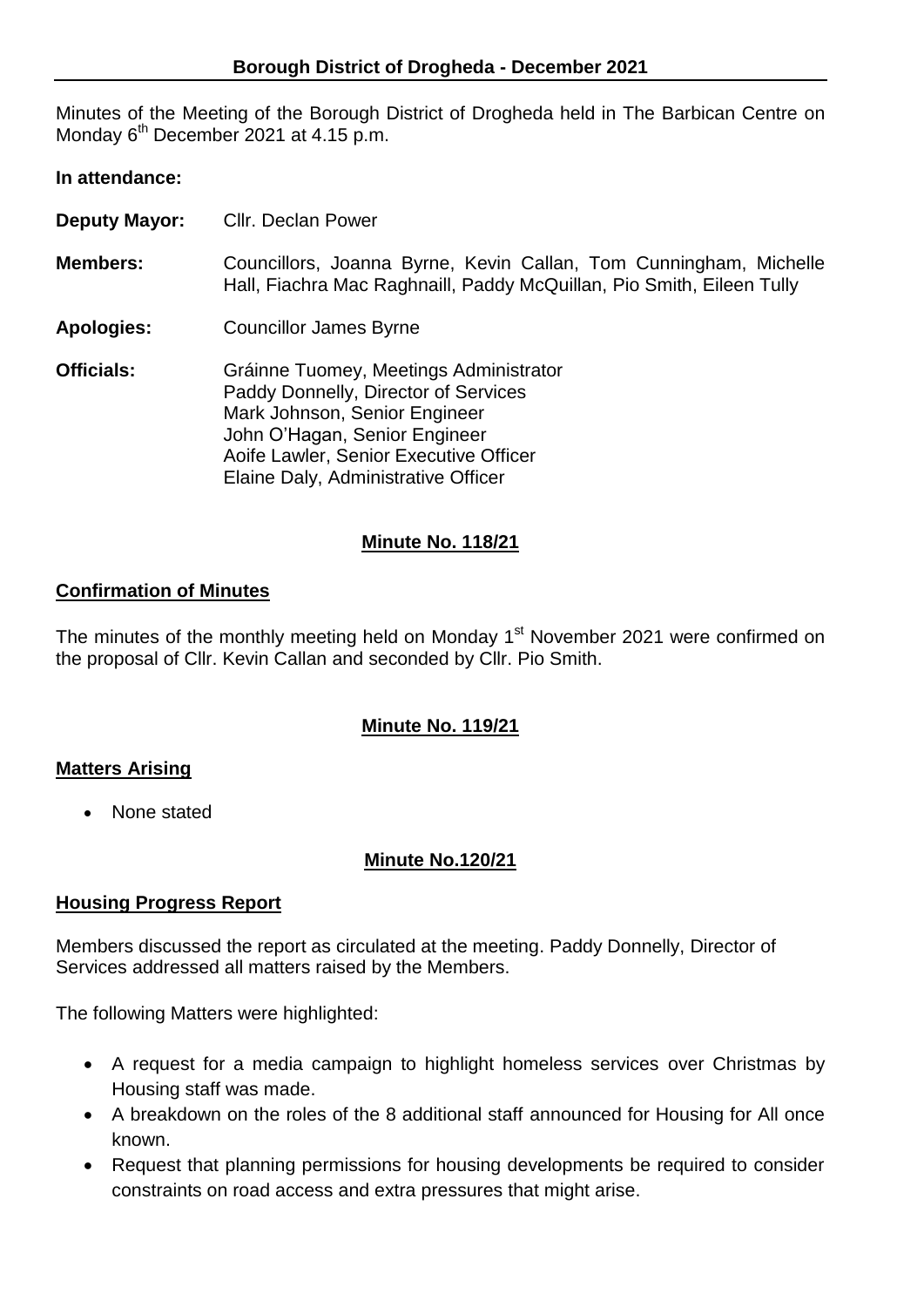# **Minute No. 121/21**

# **Operations and Marine Progress Report**

Members discussed the report as circulated at the meeting. Mark Johnson, Senior Engineer addressed all Operations Matters raised.

The following items were highlighted:

- Out of 20 speed checks carried out at areas of concern raised, 90% of these were found to not meet criteria for traffic calming measures.
- Tullyallen traffic calming works are to commence soon, school warden assigned in interim.
- No funding remains for footpath repairs in 2021.
- Retrospective 2018 Collision report data being used to inform decisions was brought up at national forum by operations and review requested. Fresh data can be got under special request from Gardaí.
- Pot hole machine has not been secured yet. Department funding has been sought. Two machine options, 1 velocity patcher, or 1 that grinds outs, fills and levels. If funding secured machine will be used County Wide.
- Extra data to be supplied in next MD report.
- Department funding received to carry out improvement works on Mell walkway. Ecologist report required.

The following non-operations issues were raised:

• Public lighting issues should be logged onto the 'Deadsure' app by members of public who can get the number of the light from the pole for quick response from Airtricity.

# **Minute No. 122/21**

# **Infrastructure Report**

Members discussed the report as circulated at the meeting and John O'Hagan, Senior Engineer responded on all Infrastructure Matters with Paddy Donnelly, Director of Services responding also on some matters.

The following matters were noted:

 Timing of works at St. Dominic's Bridge was noted as unfortunate but unavoidable due to timeframe of process of tender, funding application and NTA approval.

# **Minute No. 123/21**

# **Drogheda Allocation of Members Community Grants**

Approval of the Drogheda Allocation of Members Community Grants as circulated with the agenda was: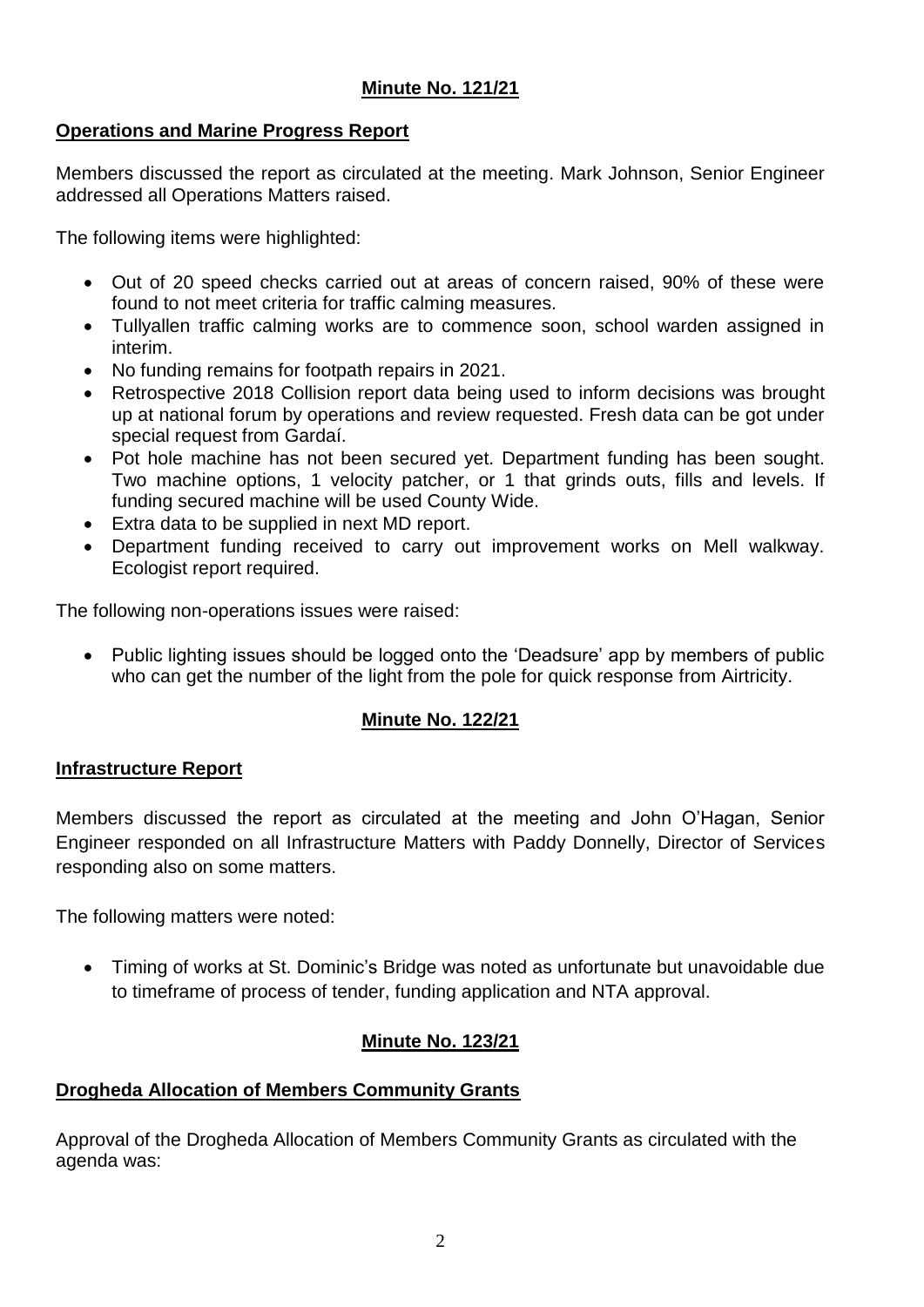**Proposed by**: Cllr. Pio Smith **Seconded by**: Cllr. Eileen Tully **And resolved**

# **Minute No. 124/21**

# **Westgate Vision Briefing**

Members received a briefing from Seamus Donohoe, Director of Planning and Karen Power, Assistant Director at Turley, who are leading the Westgate Vision on behalf of Louth County Council. A breakdown of the public consultation process to date, the media campaign, and the proposed vision was given to Members. Members thanked Turley's for the presentation, made some suggestions and raised some questions which were answered by both the Turley team and Aoife Lawler, Senior Executive Officer who is overseeing the project.

# **Minute No. 125/21**

# **Active Travel Update**

Elaine Daly, Administrative Office on Active Travel introduced herself to the Members and gave them a briefing on proposed Active Travel measures in Drogheda which was well received. John O'Hagan, Senior Engineer also contributed and both Elaine and John responded to Members queries raised.

# **Minute No. 126/21**

# **Tidy Towns Presentation**

Cllr. Kevin Callan presented members with a handout of a proposed 5 year plan by Drogheda Tidy Towns. He advised that this would go out to the public in January and asked Members to review the plan over Christmas and he would send the link in January. The aim of the plan was to be the regional gold medal winner.

Paddy Donnelly, Director of Services asked the media present to appeal to everyone to only use authorised Waste Collectors as this was a step each of us can take directly to counteract littering and illegal dumping.

# **Minute No. 127/21**

# **Notice of Motion**

# **Proposed by: Cllr. Pio Smith Seconded by: Cllr. Eileen Tully**

"Asking that the Borough District provide a detailed update on the Barnatton and Rosehall Reservoirs, in particular to provide information on ownership, plans for the future, site security and the lease agreement with the Drogheda Fishing Club."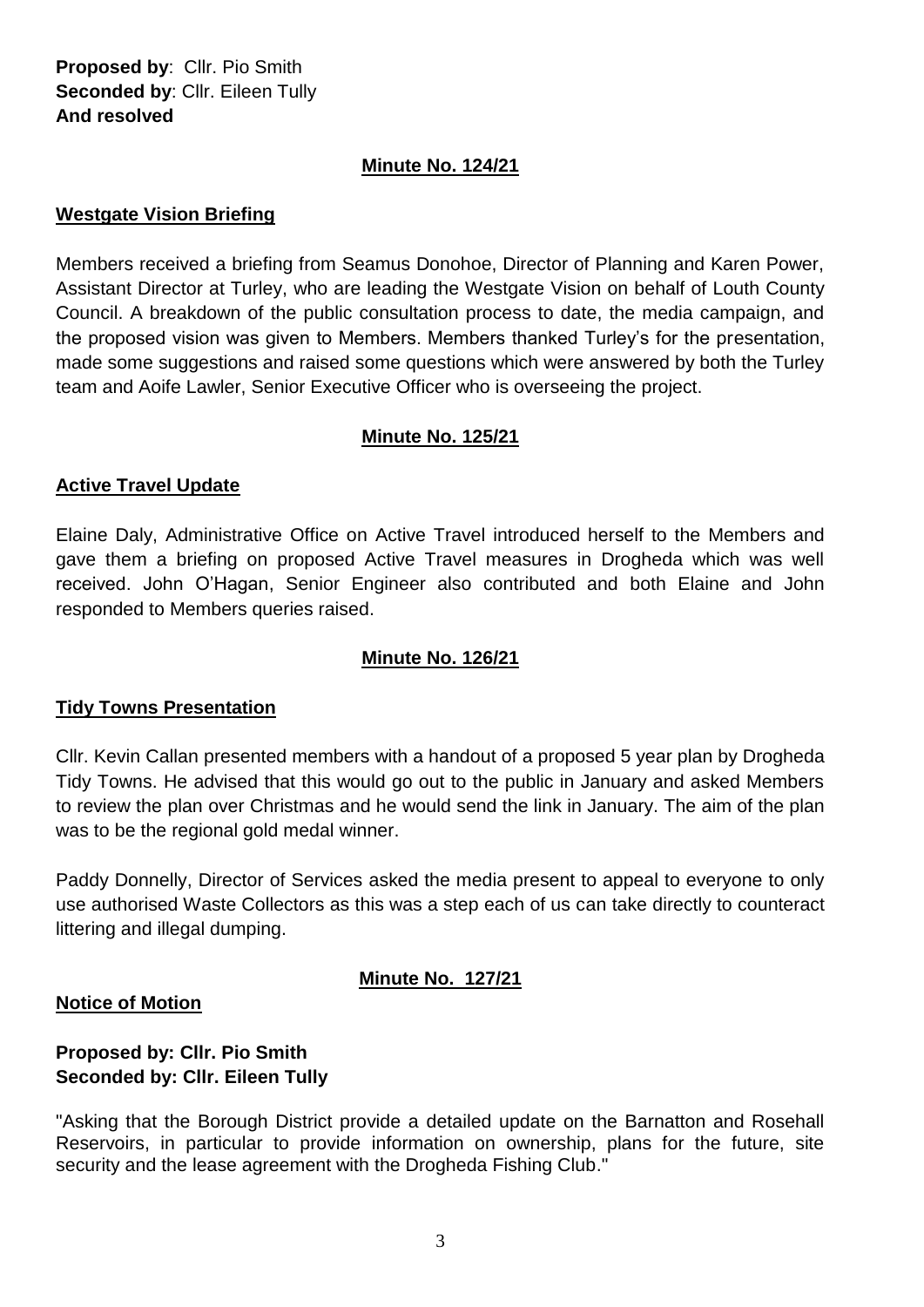# **Reply from Ms. B Woods, Head of Finance and Water Services:**

Barnattin and Killineer Reservoirs are part of the Rosehall Water Supply Scheme which was operational until circa 2017. As this system was operational when Irish Water commenced in 2014, these sites are under the operational control of Irish Water. Any plans for the future of these reservoirs will be a decision for Irish water. As these sites are under the operational control of Irish Water, all maintenance including site security are the responsibility of Irish Water. In addition, any Lease Agreement with Drogheda Fishing Club would need to be agreed with Irish Water.

# **Minute No.128/21**

# **Notice of Motion**

# **Proposed by: Cllr. Pio Smith Seconded by: Cllr. Kevin Callan**

"Asking that this Borough District declare if there are any dwellings in the area of Regent Place off William Street in the ownership of LCC and if any of the dwellings in this area are on the Derelict Sites Register."

# **Reply from Mr. P. Donnelly, Director of Services, Housing, Community and Quality of Life:**

#### No 3 Paradise Place

This was acquired under a CPO. Discussions have taken place with Peter McVerry Trust in relation to the sale of it to them. Awaiting approval from the Dept. - This is part of bigger picture in relation to development of adjoining properties by Egan Taaffe Developments. Section 183 will need to be done.

#### No's. 4,5,6 & 7 Paradise Place are Long Term Leases

Currently No. 6 and 7 are vacant. The tenant in No. 4 will be transferred before the end of the year. No. 5 is occupied.

No properties in Paradise Place are included on the Derelict Sites Register.

Cllr. P. Smith indicated that he was satisfied with both responses that issued to his motions.

# **Minute No. 129/21**

# **Correspondence**

Members noted correspondence as issued.

There being no other business the meeting concluded.